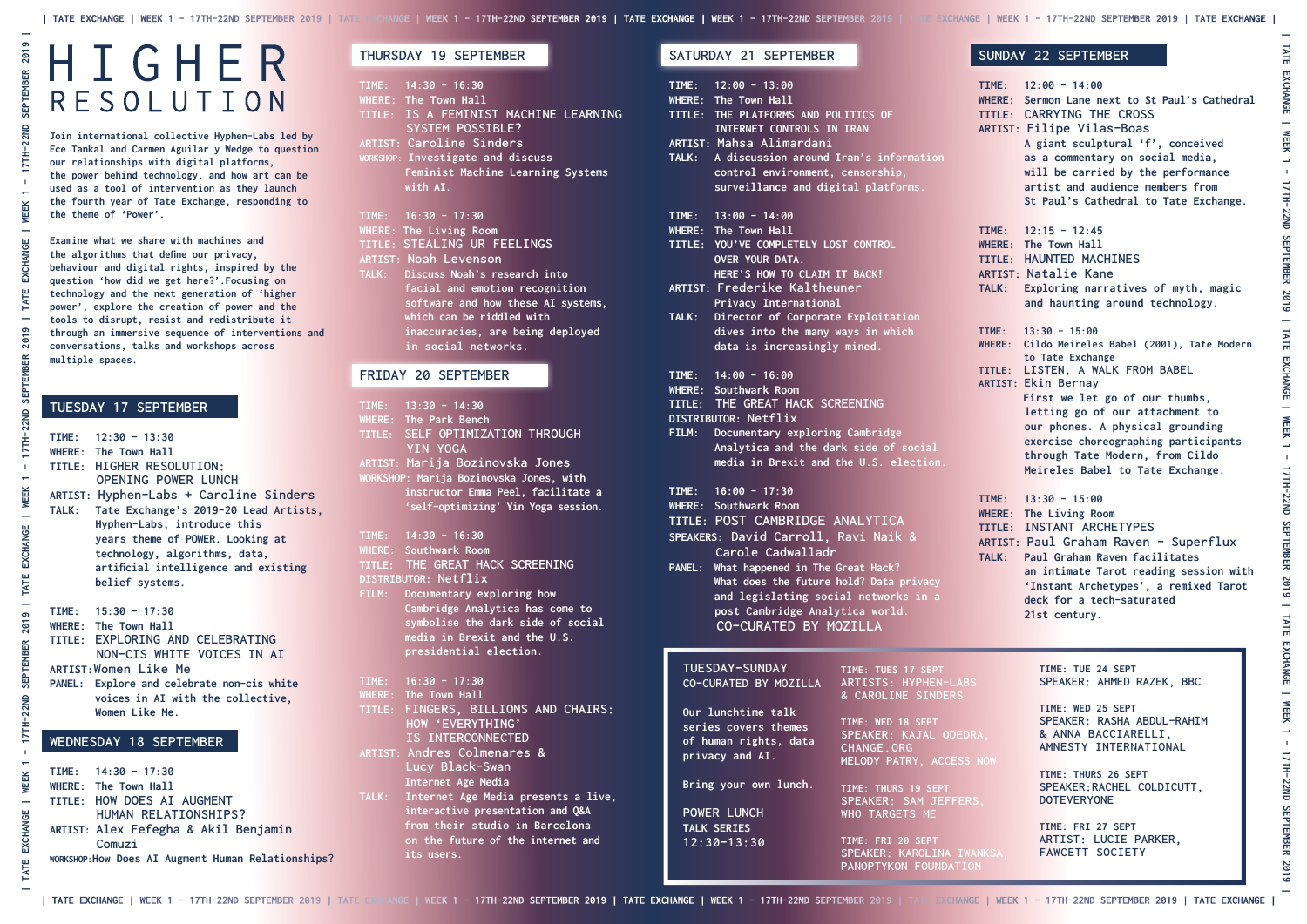# HIGHER RESOLUTION

**ARTIST: Libby Heaney Sing along with artificial intelligence based karaoke in an interactive performance and installation.**

**TIME: 20:00 - 20:30** 

- **WHERE: Town Hall**
- **TITLE: RESONANCE**
- **ARTIST: Georgina Voss**
	- **A live performance of Resonance, Georgina channels and disassembles the role of a technology CEO and the hype of a technology product launch.**

## **TUESDAY 24 SEPTEMBER**

| $TIME: 14:30 - 16:00$<br>WHERE: The Living Room<br>TITLE: DO YOU KNOW WHO YOU ARE?<br>ARTIST: Ana Maria Toro & Romy Gad el Rab<br>Onada Studio<br>WORKSHOP: Experimental 'Digital Aura' reading<br>workshop. |
|--------------------------------------------------------------------------------------------------------------------------------------------------------------------------------------------------------------|
| $TIME: 16:30 - 17:30$                                                                                                                                                                                        |
| WHERE: The Town Hall                                                                                                                                                                                         |
| TITLE: TECHNOLOGIES OF CAPTURE &                                                                                                                                                                             |
| PERSPECTIVE EXCHANGE                                                                                                                                                                                         |
| ARTIST: Maya Hope Chaldecott, Sophie Mei                                                                                                                                                                     |
| Birkin, Deborah Tchoudjinoff                                                                                                                                                                                 |
| Hermione Spriggs & Raffaella Fryer Moreira                                                                                                                                                                   |
| Multimedia Anthropology Lab, UCL                                                                                                                                                                             |
| WORKSHOP: How can ways of seeing and                                                                                                                                                                         |
| believing encode themselves into                                                                                                                                                                             |
| technological objects.                                                                                                                                                                                       |

## **WEDNESDAY 25 SEPTEMBER**

|       | TIME: $14:00 - 14:30$<br>WHERE: The Living Room               |
|-------|---------------------------------------------------------------|
|       | TITLE: HOLY HOW, DISCUSSION                                   |
|       |                                                               |
|       | ARTIST: Matteo Guarnaccia &<br>Francesco Tagliavia            |
| TALK: | Join the Artists to discuss their recent                      |
|       | video installation, Holy How, examining                       |
|       | video tutorials and the relationship                          |
|       | between followers and disciples.                              |
|       |                                                               |
| TIME: | $15:30 - 16:30$                                               |
|       | WHERE: The Town Hall                                          |
|       | TITLE: F'XA AND AI BIAS                                       |
|       | ARTIST: Conor Rigby - The Feminist Internet                   |
| TALK: | Conor Rigby Designer and Co-founder of                        |
|       | Feminist Internet will be speaking about                      |
|       | F'xa, the 'Feminist Alexa' and AI bias.                       |
|       |                                                               |
|       | TIME: $16:30 - 17:30$                                         |
|       | WHERE: The Town Hall                                          |
|       | TITLE: QUANTUM TIME, VIRTUAL REALITIES,                       |
|       | & SPIRITUAL GENETICS                                          |
|       | ARTIST: Daniel Sabio                                          |
|       | aka The Glad Scientist                                        |
|       | WORKSHOP: Join Daniel Sabio, aka The Glad                     |
|       | Scientist, in a questioning of quantum                        |
|       | existence and our relationship with                           |
|       | time and spirituality.                                        |
|       |                                                               |
|       | TATE LATE FRI 27 SEPT 6PM-10PM                                |
|       |                                                               |
|       | TIME: 18:00-18:30                                             |
|       | WHERE: The Town Hall                                          |
|       | TITLE: CACHED                                                 |
|       | ARTIST: Clément Bouttier, Ryan Dzelzkalns,                    |
|       | Jon Flint, Vytas Jankauskas, Joana Mateus,                    |
|       | Aline Martinez & Felipe de Souza                              |
|       | Cached Collective                                             |
| Talk: | Cached Collective talks through their                         |
|       | installation and how machines are                             |
|       |                                                               |
|       |                                                               |
|       | learning to perceive you as a social                          |
|       | being and the assumptions these machines                      |
|       | may make about you.                                           |
|       |                                                               |
|       | TIME: $19:00 - 20:00$ , $20:30 - 21:45$                       |
|       | WHERE: The Park Bench<br>TITLE: TOP OF THE BOTS: RESURRECTION |

| $TIME: 13:30 - 15:00$<br>WHERE: The Living Room<br>TITLE: DRAW WHAT YOU THINK ALEXA LOOKS LIKE<br><b>ARTIST: Melanie Hoff</b><br>WORKSHOP: Calling all children - are you<br>growing up interacting with an AI<br>assistant like Alexa or Siri? Come and<br>draw what you think these assistants<br>look like. |
|----------------------------------------------------------------------------------------------------------------------------------------------------------------------------------------------------------------------------------------------------------------------------------------------------------------|
| $TIME: 15:00 - 17:30$                                                                                                                                                                                                                                                                                          |
| WHERE: The Living Room                                                                                                                                                                                                                                                                                         |
| TITLE: DEMOCRATIZING THE PROCESS<br>OF DESIGNING THE FUTURE                                                                                                                                                                                                                                                    |
| ARTIST: Joanna Skorupska<br>Radicalzz Studio                                                                                                                                                                                                                                                                   |
| WORKSHOP: Discuss the power of technology<br>and how we will use it in the future<br>as a means for pushing our society<br>towards sustainable growth.                                                                                                                                                         |

## **THURSDAY 26 SEPTEMBER**

**TIME: 14:30 - 17:30 WHERE: The Town Hall TITLE: GOD FOR FREE ARTIST: Gastón Lisak, Carlos J.Navarro & Nicole Vindel - Random Happiness WORKSHOP: Reflecting on religion in modern times and it's capacity to give us peace.**

## **FRIDAY 27 SEPTEMBER**

## **SATURDAY 28 SEPTEMBER**

|                                           | $\overline{TIME:}$ 12:30 - 14:00<br>WHERE: The Town Hall<br>TITLE: RITE TO OPACITY<br>ARTIST: Irene Tokini Fubar <u>a-Manuel</u><br>WORKSHOP: A screening of Irene's video on biometric<br>surveillance and a presentation on opacity<br>and so[u]rcery. Reflect on the higher<br>powers of surveillance in your life.                                                                   |
|-------------------------------------------|------------------------------------------------------------------------------------------------------------------------------------------------------------------------------------------------------------------------------------------------------------------------------------------------------------------------------------------------------------------------------------------|
| TIME:                                     | $14:00 - 15:30$<br><b>WHERE:</b> The Living Room<br>TITLE: LATENT THEOLOGY<br><b>ARTIST: Gabriel Bianconi</b><br>WORKSHOP: Exploring the intersection of<br>artificial intelligence, theology,<br>spirituality, and belief.<br>Join Gabriel in a discussion and series<br>of experiments investigating the question:<br>"What does belief look like to<br>an artificial neural network?" |
| TIME:<br><b>WHERE:</b><br>TALK:           | $15:00 - 16:30$<br>The Town Hall<br>TITLE: WAVES & GODS<br><b>ARTIST: Memo Akten</b><br>A talk about magic, ritual, algorithms,<br>spirit, empathy and love.                                                                                                                                                                                                                             |
| TIME:<br><b>WHERE:</b><br>TITLE:<br>TALK: | $16:30 - 17:30$<br>The Town Hall<br>HOW AI AUGMENTS HUMAN<br><b>RELATIONSHIPS</b><br>ARTIST: Alex Fefegha & Akil Benjamin<br>Comuzi<br>Following their workshop,                                                                                                                                                                                                                         |
|                                           | Comuzi will address the socio-cultural<br>implications of AI and its effect<br>on our intimate relationships.                                                                                                                                                                                                                                                                            |
| TIME:<br>WHERE:<br>TALK:                  | $17:30 - 18:30$<br>The Town Hall<br>TITLE: AI AND CLIMATE AND EXTINCTION CRISIS<br>ARTIST: Kenric McDowell<br>Discusses the need for relational and<br>ecological approaches to AI.                                                                                                                                                                                                      |
| TIME:<br><b>WHERE:</b>                    | All Day<br>The Loo<br>TITLE: CACHED<br>ARTIST: Clément Bouttier, Ryan Dzelzkalns,<br>Jon Flint, Vytas Jankauskas, Joana<br>Mateus, Aline Martinez &<br>Felipe de Souza<br>Cached Collective<br>A glimpse of your digital self, revealing<br>how your online activity is quantified,<br>interpreted, and profiled by algorithms.                                                          |

## **SUNDAY 29 SEPTEMBER**

| <b>TIME:</b>                                   | $12.30 - 17:00$<br>WHERE: The Living Room<br>TITLE: FUNCTION INHALE():<br>THE CODE BEHIND BREATHING<br><b>ARTIST: Julia Piekarczyk</b><br>WORKSHOP: Join creative technologist Julia<br>Piekarczyk in creating a mixed-media<br>installation by imagining what your<br>mindful breathing could look like<br>if it was visible to the naked eye.                           |
|------------------------------------------------|---------------------------------------------------------------------------------------------------------------------------------------------------------------------------------------------------------------------------------------------------------------------------------------------------------------------------------------------------------------------------|
| <b>TIME:</b>                                   | $11:00 - 13:00$<br>WHERE: The Town Hall<br>TITLE: CYBERNETIC CHOREOGRAPHIES<br>ARTIST: Melanie Hoff, Dan Taeyoung &<br>Sam Hart<br>WORKSHOP: Explore how feedback loops operate<br>and evolve through bodily movements,<br>physical activities, and written<br>poem exercises.                                                                                            |
| <b>TIME:</b>                                   | $13:00 - 15:30$<br>WHERE: The Town Hall<br>TITLE: CRYPTOPARTY<br><b>ARTIST: Big Brother Watch</b><br>WORKSHOP: Ever wonder about secure passwords,<br>social media privacy settings and<br>internet cookies? Ask Big Brother Watch<br>in London's Cryptoparty, a space to ask<br>any technology related question.                                                         |
| <b>TIME:</b><br>WHERE:                         | $13:30 - 15:00$<br>Cildo Meireles Babel (2001), Tate Modern<br>to Tate Exchange<br>TITLE: LISTEN, A WALK FROM BABEL<br><b>ARTIST: Ekin Bernay</b><br>First we let go of our thumbs,<br>letting go of our attachment to<br>our phones. A physical grounding exercise<br>choreographing participants through Tate<br>Modern, from Cildo Meireles Babel<br>to Tate Exchange. |
| TIME:<br><b>WHERE:</b><br>TITLE:<br>TALK:      | $15:30 - 16:15$<br>The Town Hall<br>SELF OPTIMIZATION : TALK<br>ARTIST: Marija Bozinovska Jones<br>Self optimization considers thriving<br>in an era of permanent online status.<br>Discuss concepts of grounding and<br>self-regulation from Buddhism<br>and biology.                                                                                                    |
| <b>TIME:</b><br><b>WHERE:</b><br><b>TITLE:</b> | $16:15 - 17:30$<br>The Park Bench<br>SELF OPTIMIZATION THROUGH<br>SOUND MEDITATION.<br>ARTIST: Marija Bozinovska Jones<br>WORKSHOP: With instructor Sabrina Metlaghi, guide<br>a listening session and sound meditation.<br>A vibrational resonances experience.                                                                                                          |